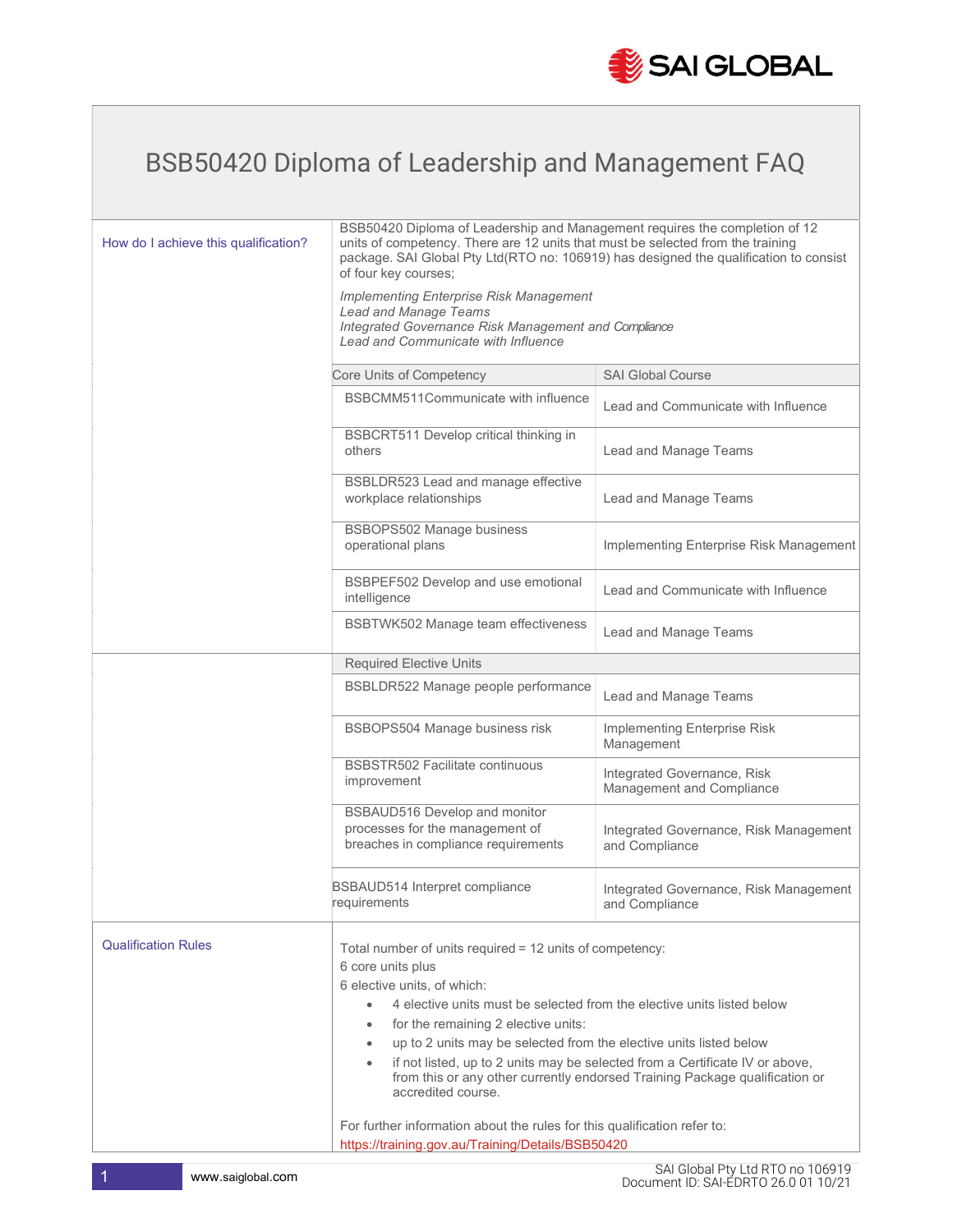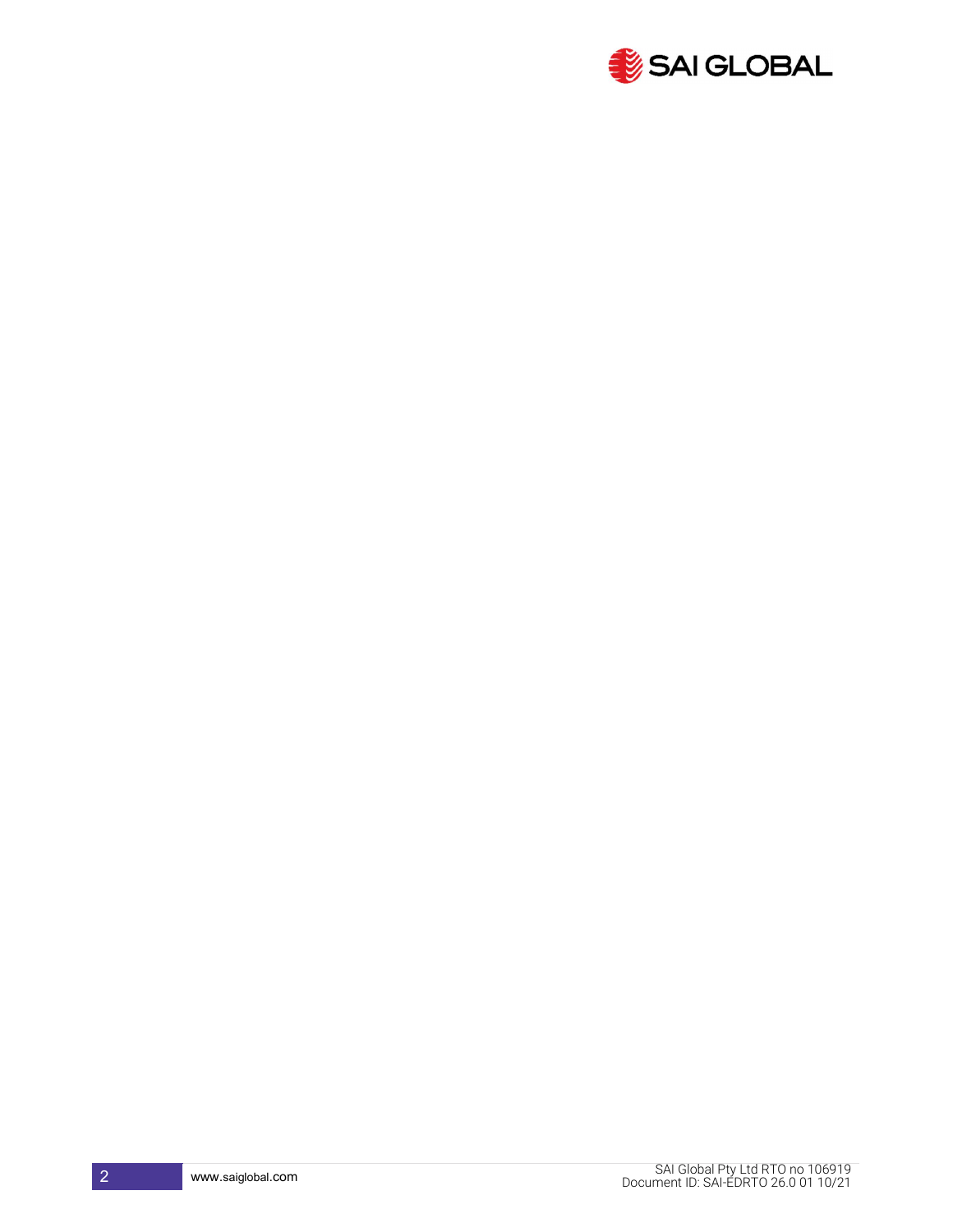

|                                                                                          | About the qualification                                                                                                                                                                                                                                                                                                                                                                                                                                                                                                                                                                                                                                                                                                                                                                                                                                                                                                                                         |
|------------------------------------------------------------------------------------------|-----------------------------------------------------------------------------------------------------------------------------------------------------------------------------------------------------------------------------------------------------------------------------------------------------------------------------------------------------------------------------------------------------------------------------------------------------------------------------------------------------------------------------------------------------------------------------------------------------------------------------------------------------------------------------------------------------------------------------------------------------------------------------------------------------------------------------------------------------------------------------------------------------------------------------------------------------------------|
| Who is this qualification<br>suitable for?                                               | This qualification is designed for people who apply knowledge, practical skills and<br>experience in leadership and management.<br>Typical job roles may include:<br>Managers in a leadership role<br>$\bullet$<br>Risk and compliance managers<br>$\bullet$<br>Risk management professionals<br>$\bullet$<br>Management system specialists<br>$\bullet$<br>Process improvement specialists<br>Auditors performing lead audits                                                                                                                                                                                                                                                                                                                                                                                                                                                                                                                                  |
|                                                                                          | Units of competency issued by another RTO                                                                                                                                                                                                                                                                                                                                                                                                                                                                                                                                                                                                                                                                                                                                                                                                                                                                                                                       |
| Can I use other units of<br>competency towards the<br>qualification from another<br>RTO? | You may have already completed some of the mandatory elective units or elective units<br>of competency that can count towards this qualification. SAI Global recognises all units<br>of competency issued by other RTO's. However, SAI Global will not issue the<br>qualification that is achieved wholly through recognition of all units towards the<br>qualification as credit transfer from another RTO or RTO's.<br>Units completed from another RTO being brought across should meet the requirements<br>of the packaging rules for the qualification.<br>Refer to https://training.gov.au/Training/Details/BSB50420<br><b>Previous Students</b><br>Alternatively you may have completed relevant units of competency (e.g. BSB units of<br>competency from other courses or qualifications with SAI Global such as;<br>BSB50920 Diploma of Quality Auditing; or BSB51315 Diploma of Work Health and<br>Safety that can count towards this qualification. |
|                                                                                          | Qualification pre-requisites and entry requirements                                                                                                                                                                                                                                                                                                                                                                                                                                                                                                                                                                                                                                                                                                                                                                                                                                                                                                             |
| What are the entry<br>requirements for the<br>qualification?                             | Prerequisite requirements: There are no prerequisite requirements for this qualification<br>or for any of the recommended courses.<br>Preferred pathways for candidates considering this qualification include vocational<br>experience but without a formal management qualification. SAI Global has entry<br>requirements for students who complete the modular approach with SAI Global. The entry<br>requirements are advised on the website under the prerequisites section against each<br>course.<br>Access to a workplace is required for the completion of post course assessment<br>activities.                                                                                                                                                                                                                                                                                                                                                       |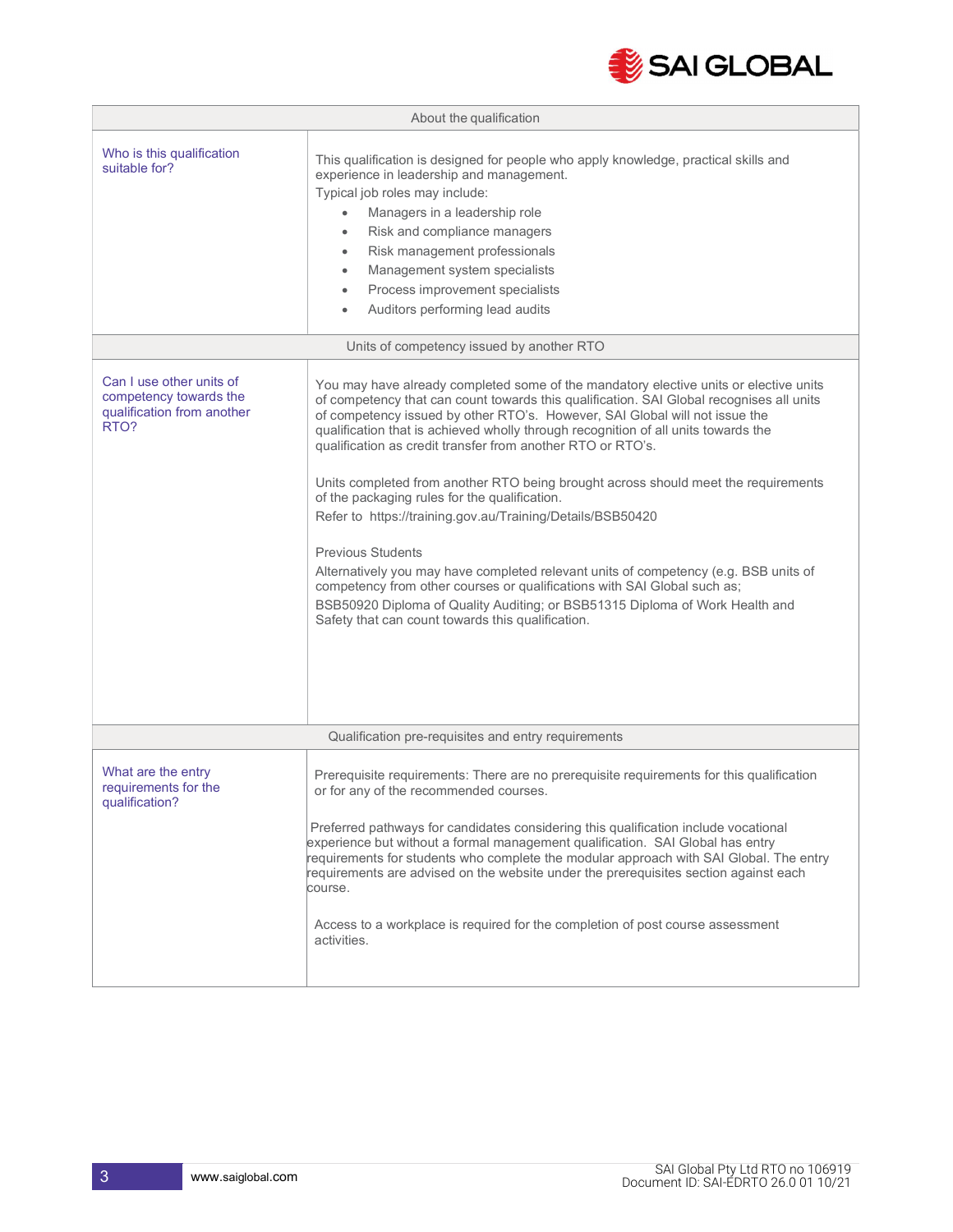

| How can I achieve the qualification?                                         |                                                                                                                                                                                                                                                                                                                                                                                                                                                                                                                                                                                                                                                                                                                                                                                                                                                                                         |
|------------------------------------------------------------------------------|-----------------------------------------------------------------------------------------------------------------------------------------------------------------------------------------------------------------------------------------------------------------------------------------------------------------------------------------------------------------------------------------------------------------------------------------------------------------------------------------------------------------------------------------------------------------------------------------------------------------------------------------------------------------------------------------------------------------------------------------------------------------------------------------------------------------------------------------------------------------------------------------|
| <b>Which SAI Global courses</b><br>count towards the<br>qualification?       | Module 1: Lead and Manage Teams (3 days)<br>BSBLDR523 Lead and manage effective workplace relationships<br>BSBTWK502 Manage team effectiveness<br>BSBCRT511Develop critical thinking in others<br>BSBLDR522 Manage people performance<br>Module 2: Integrated Governance, Risk Management and Compliance (2 days)<br>BSBAUD514 Interpret compliance requirements<br>BSBSTR502 Facilitate continuous improvement<br>BSBAUD516 Develop and monitor processes for the management of breaches in<br>compliance requirements<br>Module 3: Implementing an Enterprise Risk Management System (2 days)<br><b>BSBOPS504 Manage Business Risk</b><br>BSBOPS502 Manage business operational plans<br>Module 4: Lead and Communicate with Influence (2 days)<br>BSBCMM511 Communicate with influence<br>BSBCMM412 Lead difficult conversations<br>BSBPEF502 Develop and use emotional intelligence |
|                                                                              | How long does the qualification take to complete?                                                                                                                                                                                                                                                                                                                                                                                                                                                                                                                                                                                                                                                                                                                                                                                                                                       |
| How long does it take to<br>complete the qualification?                      | The Diploma will generally take 2 years to achieve with the modular approach at SAI<br>Global. BSB50420 Diploma of Leadership and Management requires completion of 4<br>modules, which comprises of 9 days of total face to face learning, self paced learning<br>which involves practice the knowledge gained during the course in the work place. The<br>amount of self-paced learning will vary depending on the existing knowledge and skills of<br>each student. This will be followed by completing a work based assessment. The<br>assessment is required to be completed and submitted within 6 months of attendance at<br>each course.                                                                                                                                                                                                                                        |
| What does superseded mean?                                                   | Training packages are reviewed regularly by the Industry Reference Committees and<br>updated by the Skills Service Organisations to ensure they meet industry needs. The<br>Business skills training package underwent review and as a result the qualification<br>BSB51918 Diploma of Leadership and Management has been superseded by<br>BSB50420 Diploma of Leadership and Management                                                                                                                                                                                                                                                                                                                                                                                                                                                                                                |
| Is my BSB51918 Diploma of<br>Leadership and Management<br>not valid anymore? | BSB51918 Diploma of Leadership and Management is still a valid qualification. The<br>version number has changed. It is not mandatory for you to upgrade if you do not wish<br>to.                                                                                                                                                                                                                                                                                                                                                                                                                                                                                                                                                                                                                                                                                                       |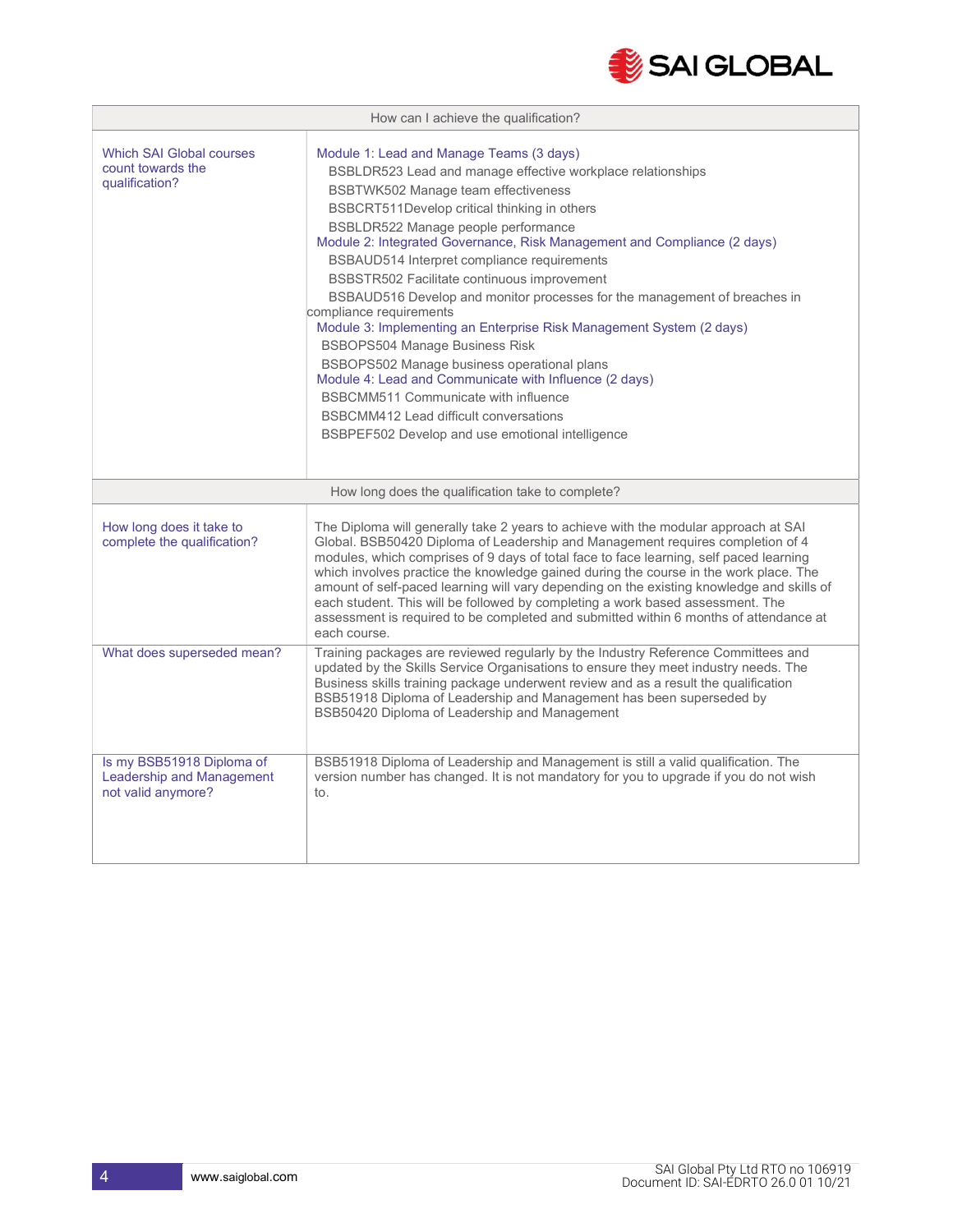

| Why is the Diploma only 9<br>Days of face to face learning? | We have designed our Diploma qualification based on industry consultation. Our clients<br>wanted a modularised approach to the achievement of the qualification. The qualification<br>takes 9 days of face to face learning for several reasons:                                                                                                                                                                                                                    |
|-------------------------------------------------------------|---------------------------------------------------------------------------------------------------------------------------------------------------------------------------------------------------------------------------------------------------------------------------------------------------------------------------------------------------------------------------------------------------------------------------------------------------------------------|
|                                                             | Clustered or Integrated Assessments                                                                                                                                                                                                                                                                                                                                                                                                                                 |
|                                                             | Some training organisations train and assess each unit of competency separately. This<br>can be frustrating and can lead to being over-assessed.                                                                                                                                                                                                                                                                                                                    |
|                                                             | Most SAIG assessments are based on clustered units of competency - you will see at<br>the end of the guide the relevant unit or units of competence that each assessment task<br>is assessing.                                                                                                                                                                                                                                                                      |
|                                                             | We also use the approach or clustered or integrated assessments. By clustering similar<br>BSB units of competency together you can complete short amounts of face-to-face<br>training. This means time away from work for you. A unit can also be issued when the<br>evidence requirements are met during the completion of a cluster of post course<br>assessments. The post course assessment requirements for each course depends on<br>the individual's skills. |
|                                                             | The integrated assessment approach is outlined by your facilitator for each course. In<br>class you are guided through to ensure you have a thorough understanding of the<br>assessment requirements.                                                                                                                                                                                                                                                               |
|                                                             | This approach works best for people with current auditing and/or management systems<br>experience who are able to complete the post course workplace assessment<br>requirements. This approach does not work for everyone. If you have any queries please<br>contact our customer service team.                                                                                                                                                                     |
|                                                             |                                                                                                                                                                                                                                                                                                                                                                                                                                                                     |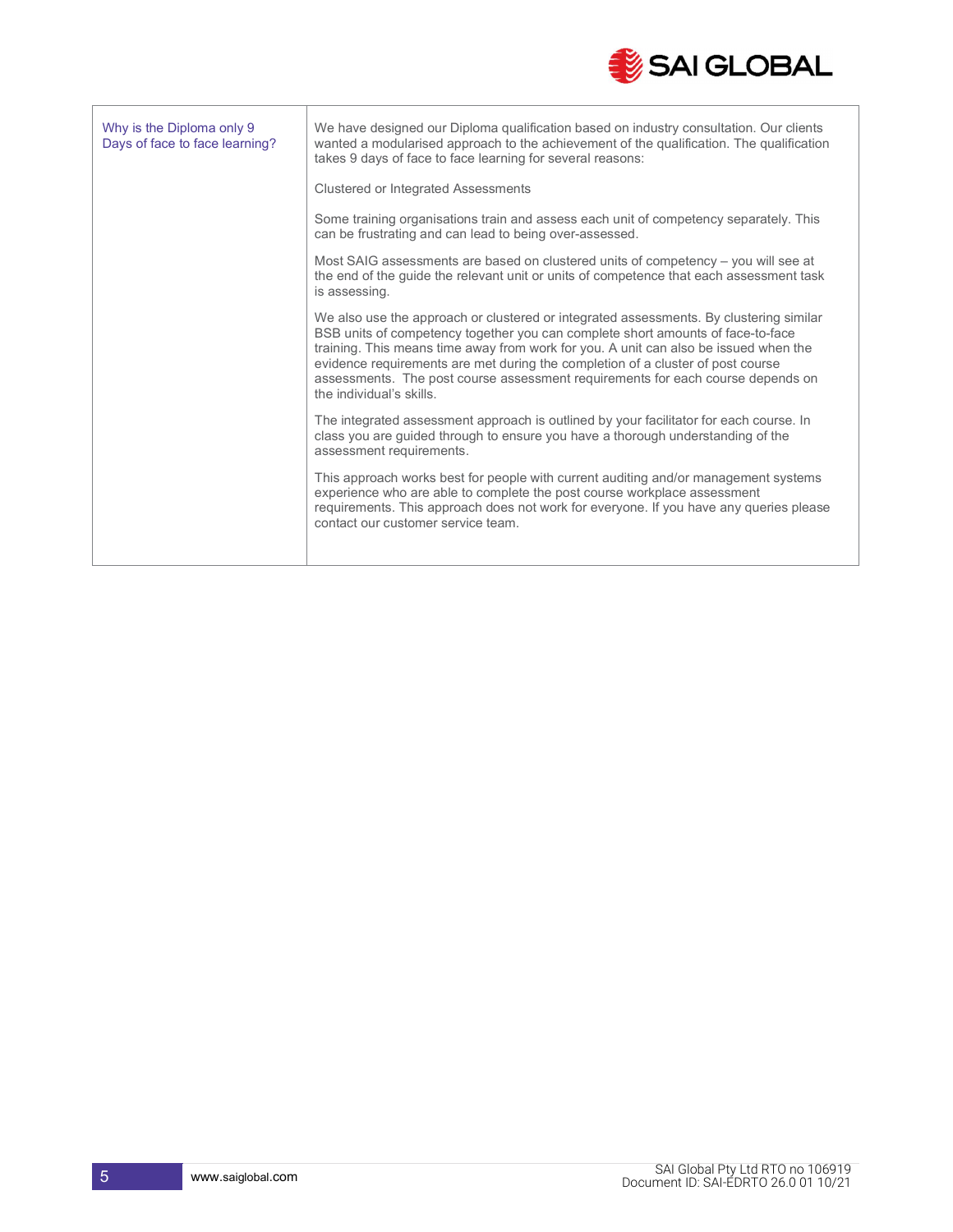

| Post course assessment requirements                                 |                                                                                                                                                                                                                                                                                                                                                          |
|---------------------------------------------------------------------|----------------------------------------------------------------------------------------------------------------------------------------------------------------------------------------------------------------------------------------------------------------------------------------------------------------------------------------------------------|
| How long do the post course<br>assessments take for each<br>course? | The post course assessment requirements for each course varies as they award<br>different units of competency. It's recommended students complete the self-paced<br>learning prior to commencing work on the work place post course assessment. This<br>depends on the individual skills and experience.                                                 |
| Over what time frame should<br>you complete your<br>qualification?  | Given that you must complete post course assessment tasks for all accredited courses in the<br>Diploma of Leadership and Management qualification, it is best to space out your<br>attendance and completion of the modules. We generally recommended you complete<br>the courses over a period of 6-24 months - this will vary based on your situation. |
| Post course qualification pathways                                  |                                                                                                                                                                                                                                                                                                                                                          |
| What are the recommended<br>pathways following this<br>program?     | After achieving this qualification candidates may wish to complete other Diploma<br>qualifications                                                                                                                                                                                                                                                       |
|                                                                     | Alternatively, candidates may seek to enroll in post graduate qualifications through<br>a University.                                                                                                                                                                                                                                                    |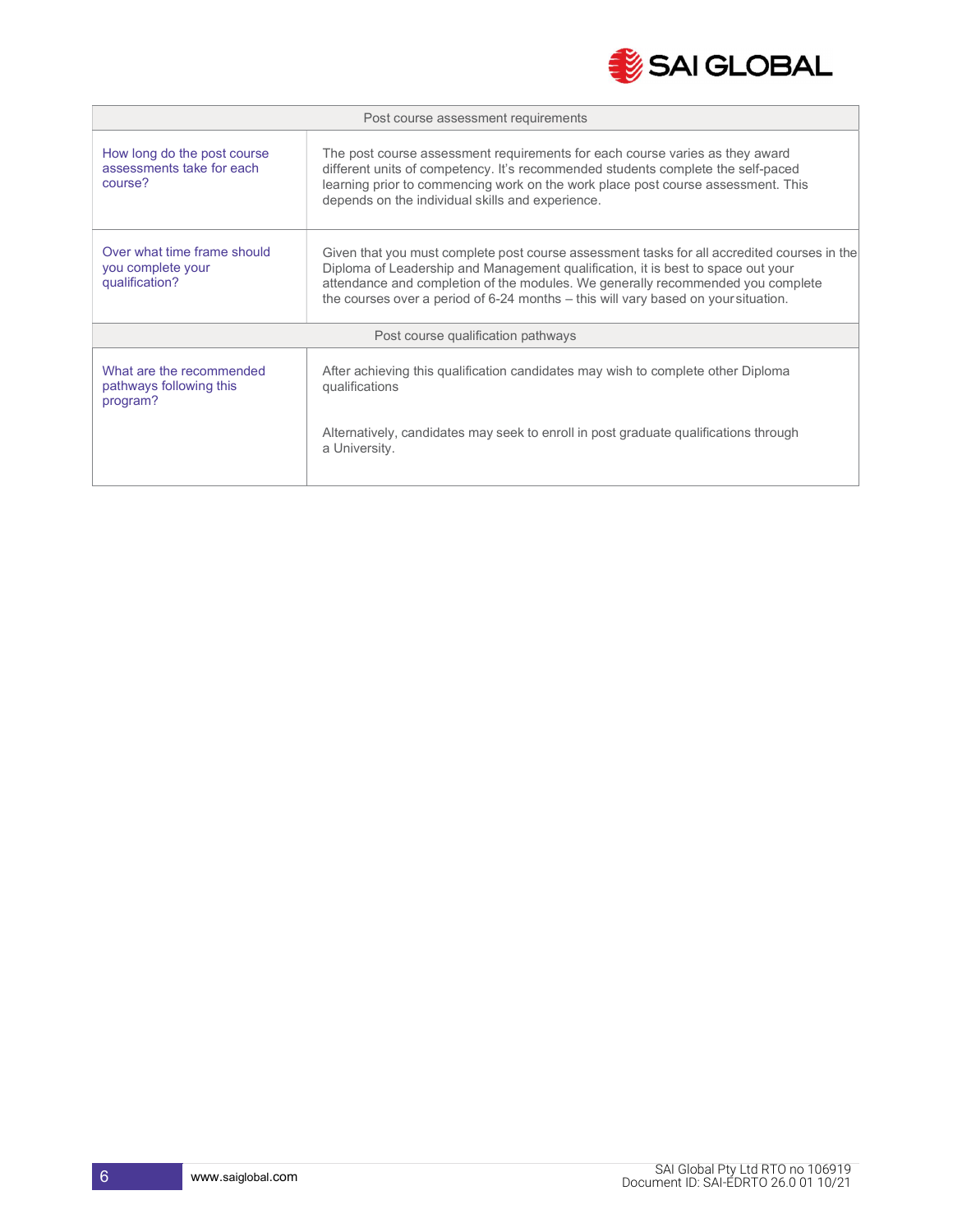

| Language, literacy and numeracy requirements for this qualification |                                                                                                                                                                                                                                                                                                                                                                                                                                                                                                                                                                                                                                                                                                                                                                                                                                                                                                                                                                                                                                                                                                                                                                                                                                                                                                                                                                                                                                                                                            |
|---------------------------------------------------------------------|--------------------------------------------------------------------------------------------------------------------------------------------------------------------------------------------------------------------------------------------------------------------------------------------------------------------------------------------------------------------------------------------------------------------------------------------------------------------------------------------------------------------------------------------------------------------------------------------------------------------------------------------------------------------------------------------------------------------------------------------------------------------------------------------------------------------------------------------------------------------------------------------------------------------------------------------------------------------------------------------------------------------------------------------------------------------------------------------------------------------------------------------------------------------------------------------------------------------------------------------------------------------------------------------------------------------------------------------------------------------------------------------------------------------------------------------------------------------------------------------|
| What are the literacy requirements<br>for this qualification?       | Candidates are required to have a suitable level of language and literacy to enable<br>them to successfully participate in and complete the required course work and<br>assessment requirements. This means candidates need to have effective language,<br>communications and interpersonal skills and have the ability to write a range of<br>documentation relevant to auditing the specific management systems pathway.<br>At Diploma level assessments will focus on the evidence of:<br>Cognitive and communication skills to identify, analyse, synthesise and act on<br>information from a range of sources<br>Cognitive, technical and communication skills to analyse, plan, design and<br>$\bullet$<br>evaluate approaches to unpredictable problems and/or management requirements<br>Specialist technical and creative skills to express ideas and perspectives<br>$\bullet$<br>Communication skills to transfer knowledge and specialised skills to others and<br>$\bullet$<br>demonstrate understanding of knowledge<br>We are able to adjust some assessment requirements on request.<br>Candidates with special needs are advised to email training@saiglobal.com prior to<br>booking so that reasonable adjustments to training and assessment can be<br>contemplated.<br>Please see our training Code of Practice and the Student Handbook on the SAI<br>Global Website for further information https://infostore.saiglobal.com/en-au/Training-<br>Terms-and-Conditions/ |
|                                                                     |                                                                                                                                                                                                                                                                                                                                                                                                                                                                                                                                                                                                                                                                                                                                                                                                                                                                                                                                                                                                                                                                                                                                                                                                                                                                                                                                                                                                                                                                                            |